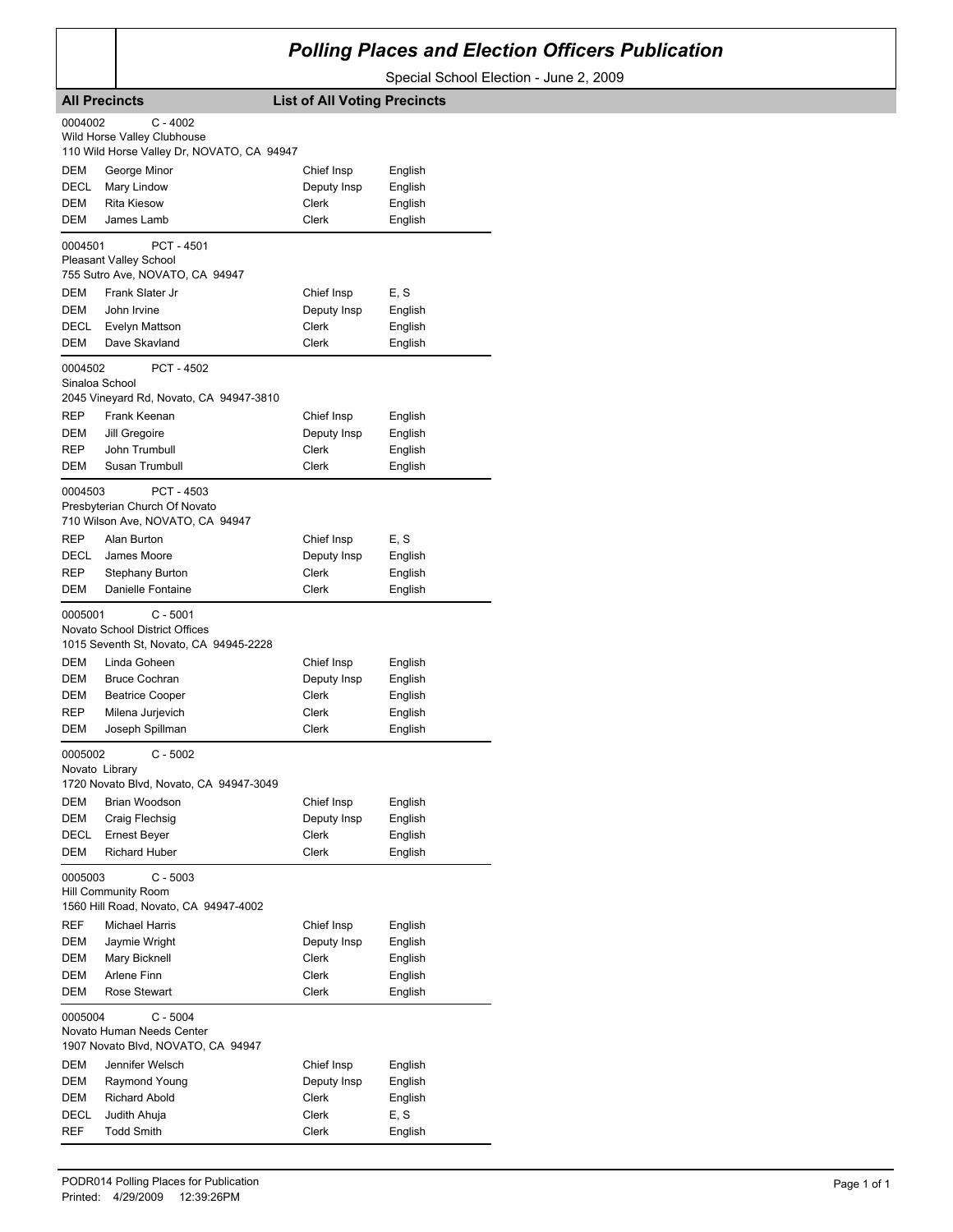| <b>All Precincts</b>              |                                                                            | <b>List of All Voting Precincts</b> |                    |  |
|-----------------------------------|----------------------------------------------------------------------------|-------------------------------------|--------------------|--|
| 0005005                           | $C - 5005$                                                                 |                                     |                    |  |
|                                   | <b>United Methodist Church</b><br>1473 South Novato Blvd, NOVATO, CA 94947 |                                     |                    |  |
| DEM                               | Alana Dubost                                                               | Chief Insp                          | English            |  |
| <b>REP</b>                        | Karen Illich                                                               | Deputy Insp                         | English            |  |
| DEM                               | Carolyn Mc Namara                                                          | Clerk                               | English            |  |
| DEM                               | Mary Rothe                                                                 | Clerk                               | English            |  |
| DEM                               | Carole Trap                                                                | <b>Clerk</b>                        | English            |  |
| 0005006                           | $C - 5006$                                                                 |                                     |                    |  |
|                                   | Lynwood School<br>1320 Lynwood Dr, Novato, CA 94947-4629                   |                                     |                    |  |
| DECL                              | James Clinton Waltermire                                                   | Chief Insp                          | English            |  |
| DECL                              | Nancy Jones                                                                | Deputy Insp                         | English            |  |
| DEM                               | <b>Wendy Cramer</b>                                                        | Clerk                               | English            |  |
| REP                               | Gretchen Jackson                                                           | Clerk                               | English            |  |
| DEM                               | Sharon Mc Closkey                                                          | Clerk                               | English            |  |
| 0005007                           | $C - 5007$                                                                 |                                     |                    |  |
|                                   | Ignacio Hills Apartments                                                   |                                     |                    |  |
|                                   | 431 Ignacio Blvd, NOVATO, CA 94949                                         |                                     |                    |  |
| <b>DEM</b><br><b>REP</b>          | <b>Bernard Meyers</b><br>Ruth Jankowski                                    | Chief Insp<br>Deputy Insp           | English<br>English |  |
| DEM                               | Joyce Tarlton                                                              | Clerk                               | English            |  |
| DEM                               | Van White                                                                  | Clerk                               | English            |  |
| <b>REP</b>                        | Myra Willett                                                               | <b>Clerk</b>                        | English            |  |
| 0005008                           | $C - 5008$                                                                 |                                     |                    |  |
|                                   | San Jose Middle School                                                     |                                     |                    |  |
|                                   | 1000 Sunset Pkwy, Novato, CA 94949                                         |                                     |                    |  |
| GRN                               | <b>Gordon Waters</b>                                                       | Chief Insp                          | English            |  |
| DEM                               | Jean Harris                                                                | Deputy Insp                         | English            |  |
| <b>REP</b><br>REP                 | Zenetta Bosch<br>Virginia Weiss                                            | Clerk<br>Clerk                      | English            |  |
| <b>REP</b>                        | Pius Zuger                                                                 | Clerk                               | English<br>English |  |
|                                   |                                                                            |                                     |                    |  |
| 0005009                           | $C - 5009$<br>Novato Fire Station #3                                       |                                     |                    |  |
|                                   | 65 San Ramon Way, Novato, CA 94945-1638                                    |                                     |                    |  |
| DEM                               | Joyce Currell                                                              | Chief Insp                          | English            |  |
| DEM                               | Pat U Ren                                                                  | Deputy Insp                         | English            |  |
| REP                               | <b>Frances Beretta</b>                                                     | Clerk                               | English            |  |
| REP<br>REP                        | <b>Sharon Hess</b><br>Frank U Ren                                          | Clerk<br>Clerk                      | English<br>English |  |
|                                   |                                                                            |                                     |                    |  |
| 0005010                           | $C - 5010$<br><b>Hamilton Arts Center</b>                                  |                                     |                    |  |
|                                   | 500 Palm Dr, Novato, CA 94949-5004                                         |                                     |                    |  |
| DEM                               | Judy Hoovler                                                               | Chief Insp                          | English            |  |
| DEM                               | Robert Farnham                                                             | Deputy Insp                         | English            |  |
| <b>DECL</b>                       | Melisa Bell                                                                | Clerk                               | English            |  |
| DEM                               | Kathleen Bornstein                                                         | Clerk                               | English            |  |
| DEM                               | Lisa Farnham                                                               | Clerk                               | English            |  |
| $C - 5011$<br>0005011             |                                                                            |                                     |                    |  |
| <b>Bel Marin Community Center</b> |                                                                            |                                     |                    |  |
| DEM                               | 4 Montego Key, Novato, CA 94949-5301<br>James Hollingshead                 | Chief Insp                          |                    |  |
| DEM                               | Theresa Fermanich                                                          | Deputy Insp                         | English<br>English |  |
| REP                               | Maureen Gouldson                                                           | Clerk                               | English            |  |
| REP                               | Jefferson Graves                                                           | Clerk                               | English            |  |
| DEM                               | Henry Lam                                                                  | Clerk                               | English            |  |
| 0005012<br>$C - 5012$             |                                                                            |                                     |                    |  |
|                                   | Novato Fire Station #2                                                     |                                     |                    |  |
|                                   | 450 Atherton Ave-corner Olive, Novato, CA 94945-3461                       |                                     |                    |  |
| DEM                               | Jeffrey Zankel                                                             | Chief Insp                          | English            |  |
| DEM<br>DEM                        | Carlota Cloney<br>Nancy Caramagno                                          | Deputy Insp<br>Clerk                | English<br>English |  |
| DECL                              | Jacqueline Ford                                                            | Clerk                               | English            |  |
| REP                               | Sallee Kiilerich                                                           | Clerk                               | English            |  |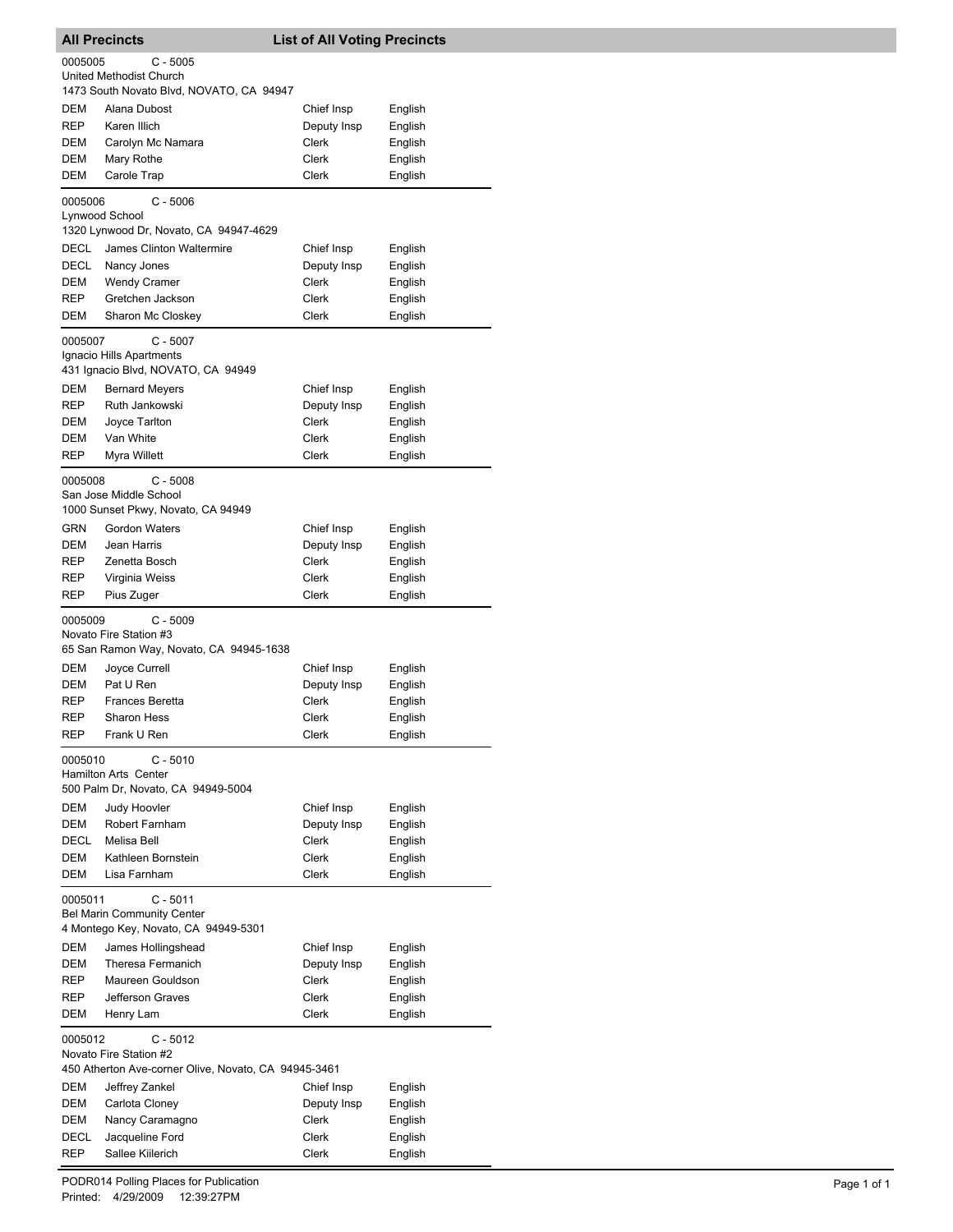| PCT - 5101<br>0005101<br>Bahia Clubhouse<br>3008 Topaz Drive, Novato, CA 94945-1547<br><b>DEM</b><br>Monique Saul-Egli<br>Chief Insp<br>E, S<br><b>DEM</b><br><b>Shirley Printz</b><br>Deputy Insp<br>English<br>Clerk<br>DEM<br>Renee Landstrom<br>English<br>REP<br>Clerk<br>Jon Ragatz<br>English<br>PCT - 5103<br>0005103<br>Olive School<br>629 Plum St-park Lot Off Olive, NOVATO, CA 94945<br>Brenda Gates-Monasch<br>DEM<br>Chief Insp<br>English<br><b>REP</b><br>E, S<br>Louis Lemos<br>Deputy Insp<br>Clerk<br>DEM<br>Janet Meyer<br>English<br>Diane Schneeweis<br>Clerk<br>REP<br>English<br>PCT - 5202<br>0005202<br>Tamalpais Creek Retirement Home<br>853 Tamalpais Ave, NOVATO, CA 94947<br>DECL<br>Chief Insp<br>Margaret Stein<br>English<br>Deputy Insp<br><b>Robert Gonzalez</b><br>English<br>DEM<br><b>Tomaline Hudson</b><br>Clerk<br>English<br>REP<br>Frank Rinaldi<br>Clerk<br>English<br>PCT - 5205<br>0005205<br>Lu Sutton School<br>1800 Center Rd, NOVATO, CA 94947<br><b>REP</b><br>David Reed<br>Chief Insp<br>English<br>DEM<br>Paula Hafling<br>Deputy Insp<br>English<br>Clerk<br>Kimberly Rostchild<br>English<br>Vannessa Rostchild<br>Clerk<br>English<br>0005208<br>PCT - 5208<br>All Saints Lutheran Church<br>2 San Marin Dr, Novato, CA 94945-1118<br>E, S<br>DEM<br>Michael Patrick<br>Chief Insp<br>E, S<br><b>REP</b><br>Victor Aguila<br>Deputy Insp<br>DEM<br>Linda Carol Knanishu<br>Clerk<br>English<br>DEM<br><b>Robert Semple</b><br>Clerk<br>English<br>0005209<br>PCT - 5209<br>Seventh Day Adventist Church<br>495 San Marin Dr, Novato, CA 94945-1335<br>DEM<br>Chief Insp<br>Robert Levin<br>English<br><b>Richard Stafford</b><br>DEM<br>Deputy Insp<br>English<br>E, S<br>REP<br><b>Ricardo Alberto Montes</b><br>Clerk<br>REP<br>Jennifer Philip<br>Clerk<br>English<br>0005212<br>PCT - 5212<br>Marin Valley Mobile Country Club<br>100 Marin Valley Dr, NOVATO, CA 94949<br><b>REP</b><br><b>Everett Farey</b><br>Chief Insp<br>English<br>REP<br><b>Barbara Morrisey</b><br>Deputy Insp<br>English<br>DECL<br><b>Leonard Gaskell</b><br>Clerk<br>English<br>Beverly Wood<br>DEM<br>Clerk<br>English<br>0005216<br>PCT - 5216<br>Novato Fire Station #1<br>7025 Redwood Blvd, NOVATO, CA 94949<br>DECL<br>Dennis Sullivan<br>Chief Insp<br>English<br>DEM<br>Michele Keller-Sheehan<br>Deputy Insp<br>E, S<br>DEM<br>C Dean Guthrie<br>Clerk<br>English<br>Joan Sullivan<br>REP<br>Clerk<br>English<br>0005218<br>PCT - 5218<br>United Methodist Church<br>1473 South Novato Blvd, NOVATO, CA 94947<br>DEM<br>Yvonne Learned<br>Deputy Insp<br>English<br>Clerk<br>E, S<br>DEM<br>Joseph Correia<br>REP<br>Dolores Meaney<br>Clerk<br>English | <b>All Precincts</b> |  | <b>List of All Voting Precincts</b> |  |  |
|-------------------------------------------------------------------------------------------------------------------------------------------------------------------------------------------------------------------------------------------------------------------------------------------------------------------------------------------------------------------------------------------------------------------------------------------------------------------------------------------------------------------------------------------------------------------------------------------------------------------------------------------------------------------------------------------------------------------------------------------------------------------------------------------------------------------------------------------------------------------------------------------------------------------------------------------------------------------------------------------------------------------------------------------------------------------------------------------------------------------------------------------------------------------------------------------------------------------------------------------------------------------------------------------------------------------------------------------------------------------------------------------------------------------------------------------------------------------------------------------------------------------------------------------------------------------------------------------------------------------------------------------------------------------------------------------------------------------------------------------------------------------------------------------------------------------------------------------------------------------------------------------------------------------------------------------------------------------------------------------------------------------------------------------------------------------------------------------------------------------------------------------------------------------------------------------------------------------------------------------------------------------------------------------------------------------------------------------------------------------------------------------------------------------------------------------------------------------------------------------------------------------------------------------------------------------------------------------------------------------------------------------------------------------------------------------------------------|----------------------|--|-------------------------------------|--|--|
|                                                                                                                                                                                                                                                                                                                                                                                                                                                                                                                                                                                                                                                                                                                                                                                                                                                                                                                                                                                                                                                                                                                                                                                                                                                                                                                                                                                                                                                                                                                                                                                                                                                                                                                                                                                                                                                                                                                                                                                                                                                                                                                                                                                                                                                                                                                                                                                                                                                                                                                                                                                                                                                                                                             |                      |  |                                     |  |  |
|                                                                                                                                                                                                                                                                                                                                                                                                                                                                                                                                                                                                                                                                                                                                                                                                                                                                                                                                                                                                                                                                                                                                                                                                                                                                                                                                                                                                                                                                                                                                                                                                                                                                                                                                                                                                                                                                                                                                                                                                                                                                                                                                                                                                                                                                                                                                                                                                                                                                                                                                                                                                                                                                                                             |                      |  |                                     |  |  |
|                                                                                                                                                                                                                                                                                                                                                                                                                                                                                                                                                                                                                                                                                                                                                                                                                                                                                                                                                                                                                                                                                                                                                                                                                                                                                                                                                                                                                                                                                                                                                                                                                                                                                                                                                                                                                                                                                                                                                                                                                                                                                                                                                                                                                                                                                                                                                                                                                                                                                                                                                                                                                                                                                                             |                      |  |                                     |  |  |
|                                                                                                                                                                                                                                                                                                                                                                                                                                                                                                                                                                                                                                                                                                                                                                                                                                                                                                                                                                                                                                                                                                                                                                                                                                                                                                                                                                                                                                                                                                                                                                                                                                                                                                                                                                                                                                                                                                                                                                                                                                                                                                                                                                                                                                                                                                                                                                                                                                                                                                                                                                                                                                                                                                             |                      |  |                                     |  |  |
|                                                                                                                                                                                                                                                                                                                                                                                                                                                                                                                                                                                                                                                                                                                                                                                                                                                                                                                                                                                                                                                                                                                                                                                                                                                                                                                                                                                                                                                                                                                                                                                                                                                                                                                                                                                                                                                                                                                                                                                                                                                                                                                                                                                                                                                                                                                                                                                                                                                                                                                                                                                                                                                                                                             |                      |  |                                     |  |  |
|                                                                                                                                                                                                                                                                                                                                                                                                                                                                                                                                                                                                                                                                                                                                                                                                                                                                                                                                                                                                                                                                                                                                                                                                                                                                                                                                                                                                                                                                                                                                                                                                                                                                                                                                                                                                                                                                                                                                                                                                                                                                                                                                                                                                                                                                                                                                                                                                                                                                                                                                                                                                                                                                                                             |                      |  |                                     |  |  |
|                                                                                                                                                                                                                                                                                                                                                                                                                                                                                                                                                                                                                                                                                                                                                                                                                                                                                                                                                                                                                                                                                                                                                                                                                                                                                                                                                                                                                                                                                                                                                                                                                                                                                                                                                                                                                                                                                                                                                                                                                                                                                                                                                                                                                                                                                                                                                                                                                                                                                                                                                                                                                                                                                                             |                      |  |                                     |  |  |
|                                                                                                                                                                                                                                                                                                                                                                                                                                                                                                                                                                                                                                                                                                                                                                                                                                                                                                                                                                                                                                                                                                                                                                                                                                                                                                                                                                                                                                                                                                                                                                                                                                                                                                                                                                                                                                                                                                                                                                                                                                                                                                                                                                                                                                                                                                                                                                                                                                                                                                                                                                                                                                                                                                             |                      |  |                                     |  |  |
|                                                                                                                                                                                                                                                                                                                                                                                                                                                                                                                                                                                                                                                                                                                                                                                                                                                                                                                                                                                                                                                                                                                                                                                                                                                                                                                                                                                                                                                                                                                                                                                                                                                                                                                                                                                                                                                                                                                                                                                                                                                                                                                                                                                                                                                                                                                                                                                                                                                                                                                                                                                                                                                                                                             |                      |  |                                     |  |  |
|                                                                                                                                                                                                                                                                                                                                                                                                                                                                                                                                                                                                                                                                                                                                                                                                                                                                                                                                                                                                                                                                                                                                                                                                                                                                                                                                                                                                                                                                                                                                                                                                                                                                                                                                                                                                                                                                                                                                                                                                                                                                                                                                                                                                                                                                                                                                                                                                                                                                                                                                                                                                                                                                                                             |                      |  |                                     |  |  |
|                                                                                                                                                                                                                                                                                                                                                                                                                                                                                                                                                                                                                                                                                                                                                                                                                                                                                                                                                                                                                                                                                                                                                                                                                                                                                                                                                                                                                                                                                                                                                                                                                                                                                                                                                                                                                                                                                                                                                                                                                                                                                                                                                                                                                                                                                                                                                                                                                                                                                                                                                                                                                                                                                                             |                      |  |                                     |  |  |
|                                                                                                                                                                                                                                                                                                                                                                                                                                                                                                                                                                                                                                                                                                                                                                                                                                                                                                                                                                                                                                                                                                                                                                                                                                                                                                                                                                                                                                                                                                                                                                                                                                                                                                                                                                                                                                                                                                                                                                                                                                                                                                                                                                                                                                                                                                                                                                                                                                                                                                                                                                                                                                                                                                             |                      |  |                                     |  |  |
|                                                                                                                                                                                                                                                                                                                                                                                                                                                                                                                                                                                                                                                                                                                                                                                                                                                                                                                                                                                                                                                                                                                                                                                                                                                                                                                                                                                                                                                                                                                                                                                                                                                                                                                                                                                                                                                                                                                                                                                                                                                                                                                                                                                                                                                                                                                                                                                                                                                                                                                                                                                                                                                                                                             |                      |  |                                     |  |  |
|                                                                                                                                                                                                                                                                                                                                                                                                                                                                                                                                                                                                                                                                                                                                                                                                                                                                                                                                                                                                                                                                                                                                                                                                                                                                                                                                                                                                                                                                                                                                                                                                                                                                                                                                                                                                                                                                                                                                                                                                                                                                                                                                                                                                                                                                                                                                                                                                                                                                                                                                                                                                                                                                                                             |                      |  |                                     |  |  |
|                                                                                                                                                                                                                                                                                                                                                                                                                                                                                                                                                                                                                                                                                                                                                                                                                                                                                                                                                                                                                                                                                                                                                                                                                                                                                                                                                                                                                                                                                                                                                                                                                                                                                                                                                                                                                                                                                                                                                                                                                                                                                                                                                                                                                                                                                                                                                                                                                                                                                                                                                                                                                                                                                                             |                      |  |                                     |  |  |
|                                                                                                                                                                                                                                                                                                                                                                                                                                                                                                                                                                                                                                                                                                                                                                                                                                                                                                                                                                                                                                                                                                                                                                                                                                                                                                                                                                                                                                                                                                                                                                                                                                                                                                                                                                                                                                                                                                                                                                                                                                                                                                                                                                                                                                                                                                                                                                                                                                                                                                                                                                                                                                                                                                             |                      |  |                                     |  |  |
|                                                                                                                                                                                                                                                                                                                                                                                                                                                                                                                                                                                                                                                                                                                                                                                                                                                                                                                                                                                                                                                                                                                                                                                                                                                                                                                                                                                                                                                                                                                                                                                                                                                                                                                                                                                                                                                                                                                                                                                                                                                                                                                                                                                                                                                                                                                                                                                                                                                                                                                                                                                                                                                                                                             |                      |  |                                     |  |  |
|                                                                                                                                                                                                                                                                                                                                                                                                                                                                                                                                                                                                                                                                                                                                                                                                                                                                                                                                                                                                                                                                                                                                                                                                                                                                                                                                                                                                                                                                                                                                                                                                                                                                                                                                                                                                                                                                                                                                                                                                                                                                                                                                                                                                                                                                                                                                                                                                                                                                                                                                                                                                                                                                                                             |                      |  |                                     |  |  |
|                                                                                                                                                                                                                                                                                                                                                                                                                                                                                                                                                                                                                                                                                                                                                                                                                                                                                                                                                                                                                                                                                                                                                                                                                                                                                                                                                                                                                                                                                                                                                                                                                                                                                                                                                                                                                                                                                                                                                                                                                                                                                                                                                                                                                                                                                                                                                                                                                                                                                                                                                                                                                                                                                                             |                      |  |                                     |  |  |
|                                                                                                                                                                                                                                                                                                                                                                                                                                                                                                                                                                                                                                                                                                                                                                                                                                                                                                                                                                                                                                                                                                                                                                                                                                                                                                                                                                                                                                                                                                                                                                                                                                                                                                                                                                                                                                                                                                                                                                                                                                                                                                                                                                                                                                                                                                                                                                                                                                                                                                                                                                                                                                                                                                             |                      |  |                                     |  |  |
|                                                                                                                                                                                                                                                                                                                                                                                                                                                                                                                                                                                                                                                                                                                                                                                                                                                                                                                                                                                                                                                                                                                                                                                                                                                                                                                                                                                                                                                                                                                                                                                                                                                                                                                                                                                                                                                                                                                                                                                                                                                                                                                                                                                                                                                                                                                                                                                                                                                                                                                                                                                                                                                                                                             |                      |  |                                     |  |  |
|                                                                                                                                                                                                                                                                                                                                                                                                                                                                                                                                                                                                                                                                                                                                                                                                                                                                                                                                                                                                                                                                                                                                                                                                                                                                                                                                                                                                                                                                                                                                                                                                                                                                                                                                                                                                                                                                                                                                                                                                                                                                                                                                                                                                                                                                                                                                                                                                                                                                                                                                                                                                                                                                                                             |                      |  |                                     |  |  |
|                                                                                                                                                                                                                                                                                                                                                                                                                                                                                                                                                                                                                                                                                                                                                                                                                                                                                                                                                                                                                                                                                                                                                                                                                                                                                                                                                                                                                                                                                                                                                                                                                                                                                                                                                                                                                                                                                                                                                                                                                                                                                                                                                                                                                                                                                                                                                                                                                                                                                                                                                                                                                                                                                                             |                      |  |                                     |  |  |
|                                                                                                                                                                                                                                                                                                                                                                                                                                                                                                                                                                                                                                                                                                                                                                                                                                                                                                                                                                                                                                                                                                                                                                                                                                                                                                                                                                                                                                                                                                                                                                                                                                                                                                                                                                                                                                                                                                                                                                                                                                                                                                                                                                                                                                                                                                                                                                                                                                                                                                                                                                                                                                                                                                             |                      |  |                                     |  |  |
|                                                                                                                                                                                                                                                                                                                                                                                                                                                                                                                                                                                                                                                                                                                                                                                                                                                                                                                                                                                                                                                                                                                                                                                                                                                                                                                                                                                                                                                                                                                                                                                                                                                                                                                                                                                                                                                                                                                                                                                                                                                                                                                                                                                                                                                                                                                                                                                                                                                                                                                                                                                                                                                                                                             |                      |  |                                     |  |  |
|                                                                                                                                                                                                                                                                                                                                                                                                                                                                                                                                                                                                                                                                                                                                                                                                                                                                                                                                                                                                                                                                                                                                                                                                                                                                                                                                                                                                                                                                                                                                                                                                                                                                                                                                                                                                                                                                                                                                                                                                                                                                                                                                                                                                                                                                                                                                                                                                                                                                                                                                                                                                                                                                                                             |                      |  |                                     |  |  |
|                                                                                                                                                                                                                                                                                                                                                                                                                                                                                                                                                                                                                                                                                                                                                                                                                                                                                                                                                                                                                                                                                                                                                                                                                                                                                                                                                                                                                                                                                                                                                                                                                                                                                                                                                                                                                                                                                                                                                                                                                                                                                                                                                                                                                                                                                                                                                                                                                                                                                                                                                                                                                                                                                                             |                      |  |                                     |  |  |
|                                                                                                                                                                                                                                                                                                                                                                                                                                                                                                                                                                                                                                                                                                                                                                                                                                                                                                                                                                                                                                                                                                                                                                                                                                                                                                                                                                                                                                                                                                                                                                                                                                                                                                                                                                                                                                                                                                                                                                                                                                                                                                                                                                                                                                                                                                                                                                                                                                                                                                                                                                                                                                                                                                             |                      |  |                                     |  |  |
|                                                                                                                                                                                                                                                                                                                                                                                                                                                                                                                                                                                                                                                                                                                                                                                                                                                                                                                                                                                                                                                                                                                                                                                                                                                                                                                                                                                                                                                                                                                                                                                                                                                                                                                                                                                                                                                                                                                                                                                                                                                                                                                                                                                                                                                                                                                                                                                                                                                                                                                                                                                                                                                                                                             |                      |  |                                     |  |  |
|                                                                                                                                                                                                                                                                                                                                                                                                                                                                                                                                                                                                                                                                                                                                                                                                                                                                                                                                                                                                                                                                                                                                                                                                                                                                                                                                                                                                                                                                                                                                                                                                                                                                                                                                                                                                                                                                                                                                                                                                                                                                                                                                                                                                                                                                                                                                                                                                                                                                                                                                                                                                                                                                                                             |                      |  |                                     |  |  |
|                                                                                                                                                                                                                                                                                                                                                                                                                                                                                                                                                                                                                                                                                                                                                                                                                                                                                                                                                                                                                                                                                                                                                                                                                                                                                                                                                                                                                                                                                                                                                                                                                                                                                                                                                                                                                                                                                                                                                                                                                                                                                                                                                                                                                                                                                                                                                                                                                                                                                                                                                                                                                                                                                                             |                      |  |                                     |  |  |
|                                                                                                                                                                                                                                                                                                                                                                                                                                                                                                                                                                                                                                                                                                                                                                                                                                                                                                                                                                                                                                                                                                                                                                                                                                                                                                                                                                                                                                                                                                                                                                                                                                                                                                                                                                                                                                                                                                                                                                                                                                                                                                                                                                                                                                                                                                                                                                                                                                                                                                                                                                                                                                                                                                             |                      |  |                                     |  |  |
|                                                                                                                                                                                                                                                                                                                                                                                                                                                                                                                                                                                                                                                                                                                                                                                                                                                                                                                                                                                                                                                                                                                                                                                                                                                                                                                                                                                                                                                                                                                                                                                                                                                                                                                                                                                                                                                                                                                                                                                                                                                                                                                                                                                                                                                                                                                                                                                                                                                                                                                                                                                                                                                                                                             |                      |  |                                     |  |  |
|                                                                                                                                                                                                                                                                                                                                                                                                                                                                                                                                                                                                                                                                                                                                                                                                                                                                                                                                                                                                                                                                                                                                                                                                                                                                                                                                                                                                                                                                                                                                                                                                                                                                                                                                                                                                                                                                                                                                                                                                                                                                                                                                                                                                                                                                                                                                                                                                                                                                                                                                                                                                                                                                                                             |                      |  |                                     |  |  |
|                                                                                                                                                                                                                                                                                                                                                                                                                                                                                                                                                                                                                                                                                                                                                                                                                                                                                                                                                                                                                                                                                                                                                                                                                                                                                                                                                                                                                                                                                                                                                                                                                                                                                                                                                                                                                                                                                                                                                                                                                                                                                                                                                                                                                                                                                                                                                                                                                                                                                                                                                                                                                                                                                                             |                      |  |                                     |  |  |
|                                                                                                                                                                                                                                                                                                                                                                                                                                                                                                                                                                                                                                                                                                                                                                                                                                                                                                                                                                                                                                                                                                                                                                                                                                                                                                                                                                                                                                                                                                                                                                                                                                                                                                                                                                                                                                                                                                                                                                                                                                                                                                                                                                                                                                                                                                                                                                                                                                                                                                                                                                                                                                                                                                             |                      |  |                                     |  |  |
|                                                                                                                                                                                                                                                                                                                                                                                                                                                                                                                                                                                                                                                                                                                                                                                                                                                                                                                                                                                                                                                                                                                                                                                                                                                                                                                                                                                                                                                                                                                                                                                                                                                                                                                                                                                                                                                                                                                                                                                                                                                                                                                                                                                                                                                                                                                                                                                                                                                                                                                                                                                                                                                                                                             |                      |  |                                     |  |  |
|                                                                                                                                                                                                                                                                                                                                                                                                                                                                                                                                                                                                                                                                                                                                                                                                                                                                                                                                                                                                                                                                                                                                                                                                                                                                                                                                                                                                                                                                                                                                                                                                                                                                                                                                                                                                                                                                                                                                                                                                                                                                                                                                                                                                                                                                                                                                                                                                                                                                                                                                                                                                                                                                                                             |                      |  |                                     |  |  |
|                                                                                                                                                                                                                                                                                                                                                                                                                                                                                                                                                                                                                                                                                                                                                                                                                                                                                                                                                                                                                                                                                                                                                                                                                                                                                                                                                                                                                                                                                                                                                                                                                                                                                                                                                                                                                                                                                                                                                                                                                                                                                                                                                                                                                                                                                                                                                                                                                                                                                                                                                                                                                                                                                                             |                      |  |                                     |  |  |
|                                                                                                                                                                                                                                                                                                                                                                                                                                                                                                                                                                                                                                                                                                                                                                                                                                                                                                                                                                                                                                                                                                                                                                                                                                                                                                                                                                                                                                                                                                                                                                                                                                                                                                                                                                                                                                                                                                                                                                                                                                                                                                                                                                                                                                                                                                                                                                                                                                                                                                                                                                                                                                                                                                             |                      |  |                                     |  |  |
|                                                                                                                                                                                                                                                                                                                                                                                                                                                                                                                                                                                                                                                                                                                                                                                                                                                                                                                                                                                                                                                                                                                                                                                                                                                                                                                                                                                                                                                                                                                                                                                                                                                                                                                                                                                                                                                                                                                                                                                                                                                                                                                                                                                                                                                                                                                                                                                                                                                                                                                                                                                                                                                                                                             |                      |  |                                     |  |  |
|                                                                                                                                                                                                                                                                                                                                                                                                                                                                                                                                                                                                                                                                                                                                                                                                                                                                                                                                                                                                                                                                                                                                                                                                                                                                                                                                                                                                                                                                                                                                                                                                                                                                                                                                                                                                                                                                                                                                                                                                                                                                                                                                                                                                                                                                                                                                                                                                                                                                                                                                                                                                                                                                                                             |                      |  |                                     |  |  |
|                                                                                                                                                                                                                                                                                                                                                                                                                                                                                                                                                                                                                                                                                                                                                                                                                                                                                                                                                                                                                                                                                                                                                                                                                                                                                                                                                                                                                                                                                                                                                                                                                                                                                                                                                                                                                                                                                                                                                                                                                                                                                                                                                                                                                                                                                                                                                                                                                                                                                                                                                                                                                                                                                                             |                      |  |                                     |  |  |
|                                                                                                                                                                                                                                                                                                                                                                                                                                                                                                                                                                                                                                                                                                                                                                                                                                                                                                                                                                                                                                                                                                                                                                                                                                                                                                                                                                                                                                                                                                                                                                                                                                                                                                                                                                                                                                                                                                                                                                                                                                                                                                                                                                                                                                                                                                                                                                                                                                                                                                                                                                                                                                                                                                             |                      |  |                                     |  |  |
|                                                                                                                                                                                                                                                                                                                                                                                                                                                                                                                                                                                                                                                                                                                                                                                                                                                                                                                                                                                                                                                                                                                                                                                                                                                                                                                                                                                                                                                                                                                                                                                                                                                                                                                                                                                                                                                                                                                                                                                                                                                                                                                                                                                                                                                                                                                                                                                                                                                                                                                                                                                                                                                                                                             |                      |  |                                     |  |  |
|                                                                                                                                                                                                                                                                                                                                                                                                                                                                                                                                                                                                                                                                                                                                                                                                                                                                                                                                                                                                                                                                                                                                                                                                                                                                                                                                                                                                                                                                                                                                                                                                                                                                                                                                                                                                                                                                                                                                                                                                                                                                                                                                                                                                                                                                                                                                                                                                                                                                                                                                                                                                                                                                                                             |                      |  |                                     |  |  |
|                                                                                                                                                                                                                                                                                                                                                                                                                                                                                                                                                                                                                                                                                                                                                                                                                                                                                                                                                                                                                                                                                                                                                                                                                                                                                                                                                                                                                                                                                                                                                                                                                                                                                                                                                                                                                                                                                                                                                                                                                                                                                                                                                                                                                                                                                                                                                                                                                                                                                                                                                                                                                                                                                                             |                      |  |                                     |  |  |
|                                                                                                                                                                                                                                                                                                                                                                                                                                                                                                                                                                                                                                                                                                                                                                                                                                                                                                                                                                                                                                                                                                                                                                                                                                                                                                                                                                                                                                                                                                                                                                                                                                                                                                                                                                                                                                                                                                                                                                                                                                                                                                                                                                                                                                                                                                                                                                                                                                                                                                                                                                                                                                                                                                             |                      |  |                                     |  |  |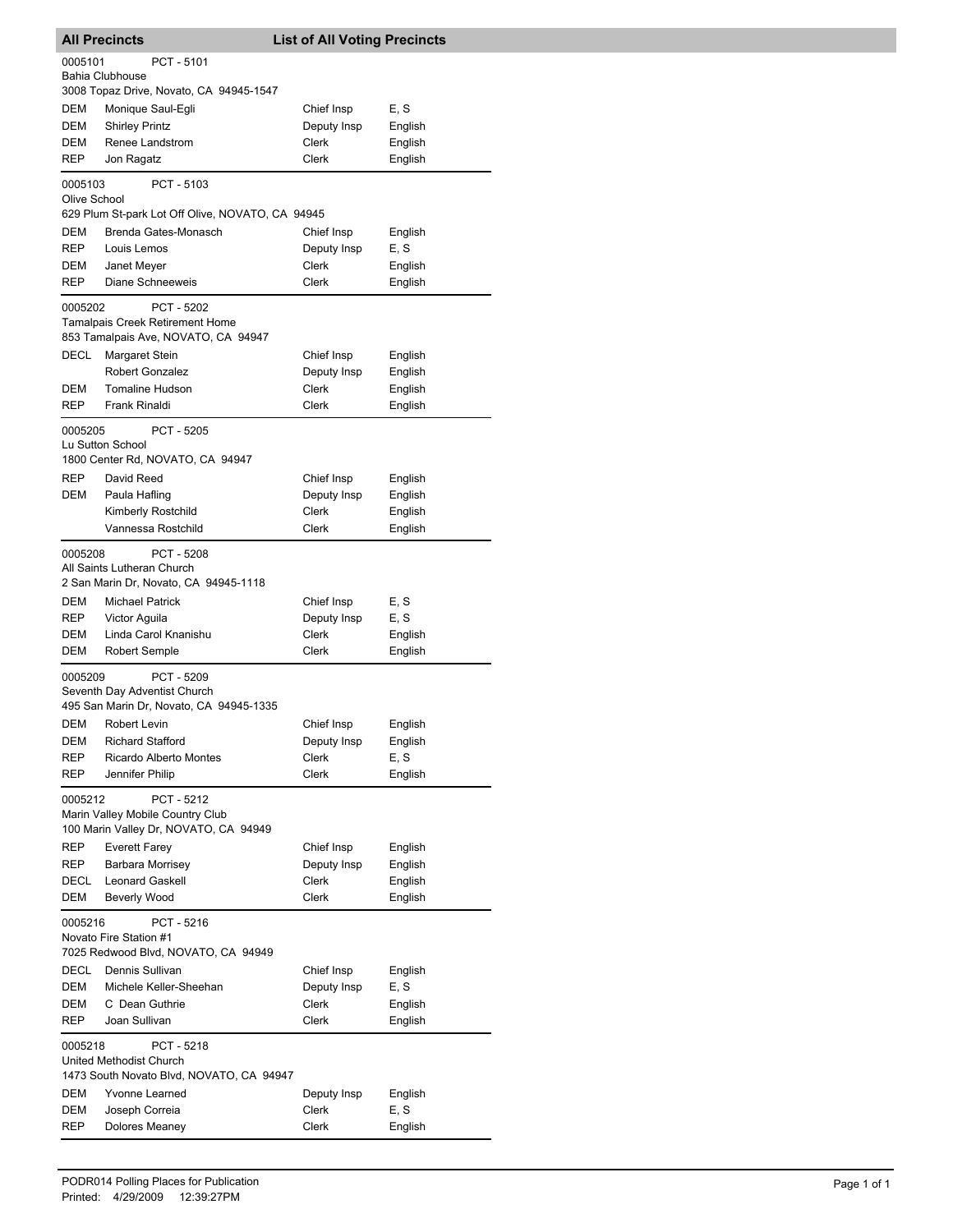| <b>All Precincts</b>                                                                         |                                                                                                                       | <b>List of All Voting Precincts</b>       |                               |  |  |
|----------------------------------------------------------------------------------------------|-----------------------------------------------------------------------------------------------------------------------|-------------------------------------------|-------------------------------|--|--|
| 0005221<br>PCT - 5221<br>Novato Oaks Inn<br>215 Alameda Del Prado, Novato, CA 94949-6657     |                                                                                                                       |                                           |                               |  |  |
| DEM                                                                                          | E Oscar Chambers                                                                                                      | Chief Insp                                | English                       |  |  |
| <b>REP</b>                                                                                   | Joan Chambers                                                                                                         | Deputy Insp                               | English                       |  |  |
| REP                                                                                          | Kathryn Hansen                                                                                                        | <b>Clerk</b>                              | English                       |  |  |
| DEM                                                                                          | Margie Wade                                                                                                           | Clerk                                     | English                       |  |  |
|                                                                                              | 0005222<br><b>PCT - 5222</b><br>No Marin Water District Ofc<br>Redwood Hwy & Rush Creek PI, Novato, CA 94945-2426     |                                           |                               |  |  |
| <b>DECL</b>                                                                                  | Fred Fogh                                                                                                             | Chief Insp                                | English                       |  |  |
| DEM                                                                                          | Lee Pogetto                                                                                                           | Deputy Insp                               | English                       |  |  |
| DEM                                                                                          | Madeleine Andrea Jensen                                                                                               | Clerk                                     | English                       |  |  |
| DECL                                                                                         | <b>Billy Moor</b>                                                                                                     | <b>Clerk</b>                              | English                       |  |  |
| 0005225<br>DEM<br><b>REP</b><br>REP                                                          | PCT - 5225<br>Munoz Residence<br>575 Fairway Dr, Novato, CA 94949<br>Alice Munoz<br>Lucille Douglas<br>Jeanne Desmond | Chief Insp<br>Deputy Insp<br><b>Clerk</b> | English<br>English<br>English |  |  |
| REP                                                                                          | Bonnie Ryan                                                                                                           | <b>Clerk</b>                              | English                       |  |  |
| 0005226<br>PCT - 5226<br>Los Robles Mobile Home Park<br>100 Roblar Dr, Novato, CA 94949-6133 |                                                                                                                       |                                           |                               |  |  |
| REP                                                                                          | Iva Conrad                                                                                                            | Chief Insp                                | English                       |  |  |
| REP                                                                                          | Dorothy Mc Nutt                                                                                                       | Deputy Insp                               | English                       |  |  |
| DECL                                                                                         | Carol Bolter                                                                                                          | Clerk                                     | English                       |  |  |
| DEM                                                                                          | Will Bertram Carr                                                                                                     | Clerk                                     | English                       |  |  |
| REP                                                                                          | <b>Elfriede Werth</b>                                                                                                 | Clerk                                     | English                       |  |  |
| 0005300                                                                                      | PCT - 5300<br>Presbyterian Church Of Novato<br>710 Wilson Ave, NOVATO, CA 94947                                       |                                           |                               |  |  |
| DEM                                                                                          | <b>Veronica Pontes</b>                                                                                                | Deputy Insp                               | English                       |  |  |
| REP                                                                                          | Dennis Crinnion                                                                                                       | <b>Clerk</b>                              | English                       |  |  |
| DEM                                                                                          | Paul Lindberg                                                                                                         | Clerk                                     | English                       |  |  |